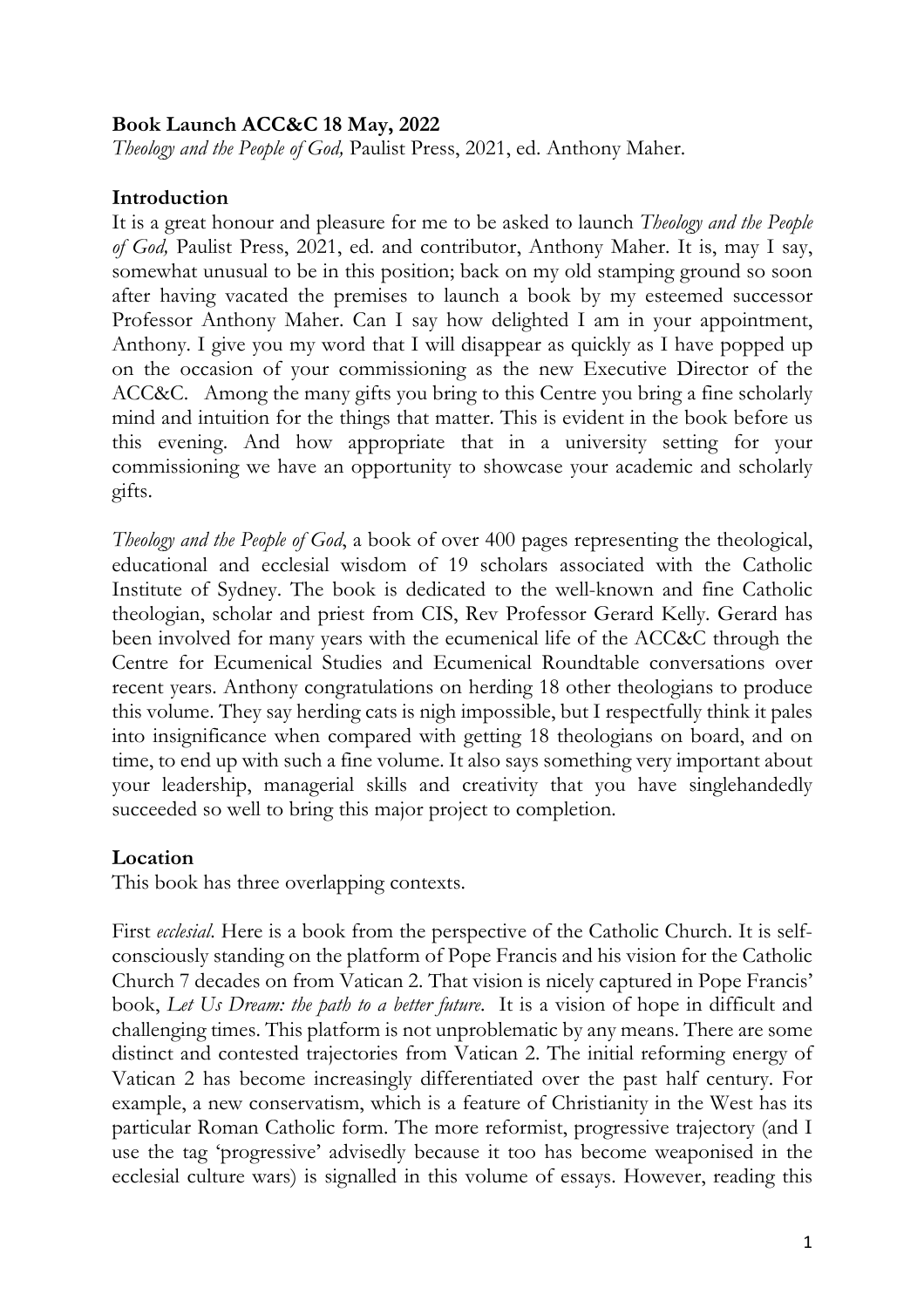book as an Anglican and not a Roman Catholic, I find the essays resonate not simply with the Catholic Church but the Church Catholic. It breathes a genuine ecumenical air.

Second, *Theological*. Anthony word's make this theological focus clear: 'This book is a work of the local Church, seeking to contribute to the formation of clergy and laity in post-Vatican 2 theology. ….. the book aims to deepen the faith of the reader through an exploration of some of the most challenging questions raised by history, science and philosophy'. Maher seeks a way forward for overcoming the divide between faith, theology and life; to recover the critical relationship between the mystical and the political; to pursue a theological rapprochement across the agencies of the church and especially a new harmony between theology and the 'entire people of God'. This, in Maher's view, 'is long overdue'. So, reader beware; this is a dangerous book. Maher again states that the insights regarding Christian existence, the sacrament of the neighbour and an understanding of salvation as a historical reality (insights and light from South America), 'must not be hid under a magisterial rock'. A dangerous book indeed; an iron fist in velvet glove as they say! And it could not be otherwise since the underlying current driver of this work is Anthony's engagement with the theology and philosophy of Ignatio Ellacuria, one of the Jesuits murdered by the El Salvadorian military in 1989.

The trajectory of the book is captured succinctly by Anthony in his opening essay: 'The only future for theology is to become the theology of the future'. This entails, in the words of Johan Baptists Metz, a 'mysticism of open eyes'. Open eyes to the realities of the world and its needs. Theology at the service of justice and liberation, human flourishing; in short, a re-founded theology for a re-founded ecclesiology. I am reminded of a comment by a colleague who once quipped that the problem with a lot of theologians is that they scratch in times past where the church no longer itches. Not so this volume. It scratches in the right places of today!

Third, *Educational*. This is a book to encourage the people of God to undertake the important work of theology for themselves; to be schooled sufficiently in the tradition and the issues of the day to find a new language and voice to work for the coming kingdom of God. It is a book written for 'students, teachers and pastors in the context of schools, seminaries, tertiary institutions and parishes …' In this sense the book offers an outline of what a contemporary theological curriculum might include. It maps the terrain of the theological and ecclesial territory of the world in which we live. The essays 'explore many of the need-to-know issues of contemporary faith, theology and life'. The purpose is to recover the spiritual realm of the modern world in a 'spirit of dialogue and collaboration' with the whole people of God 'seeking their contribution to the retrieval of Catholic memory and future hope-filled imaginings of ecclesial possibilities.'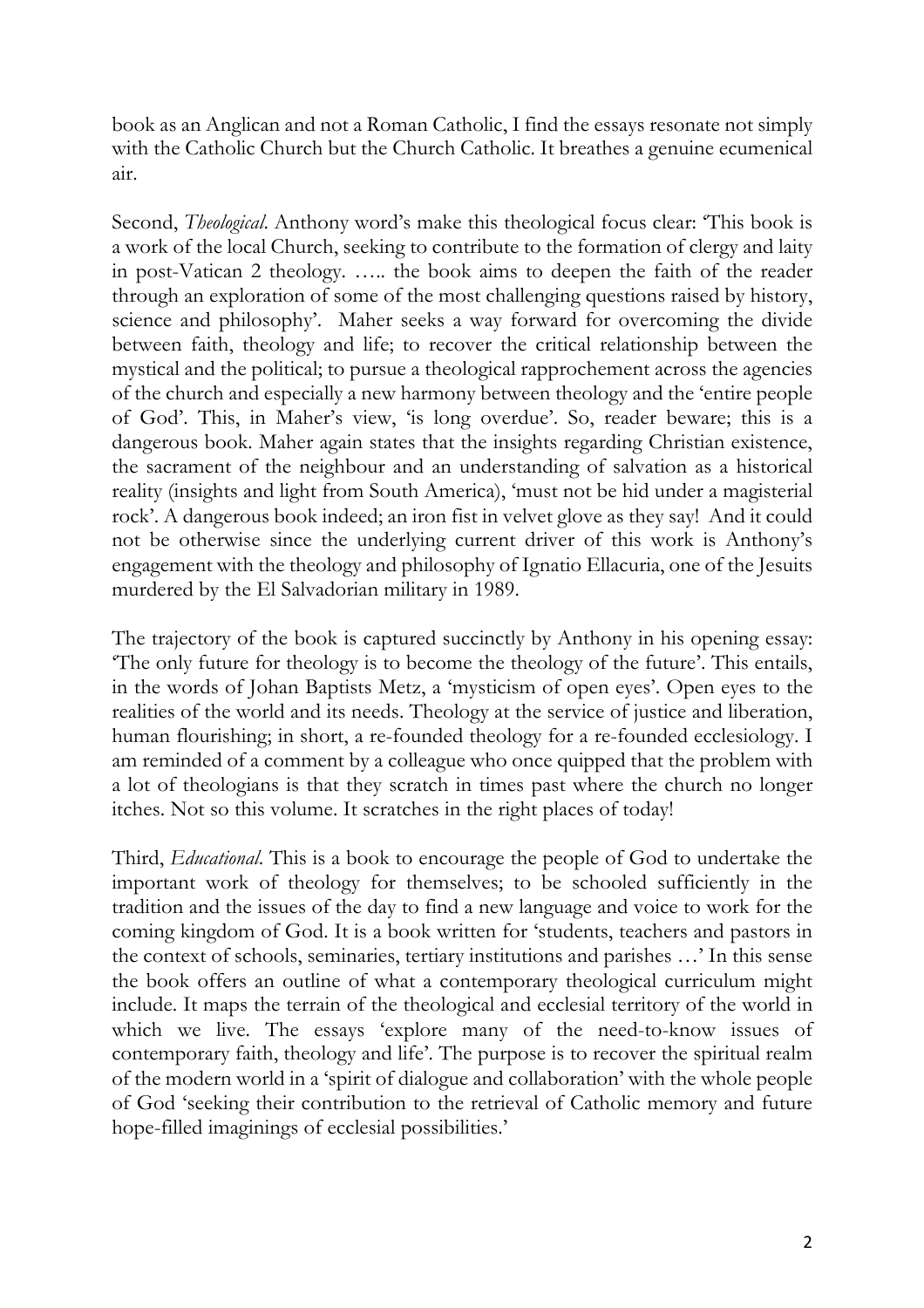### **Structure and content**

The structure and content of the volume follows the well-known ancient pattern: so we pray, so we believe, so we live (*lex Orandi, Lex Credendi, Lex Vivendi*). Each essayist offers an overview of their chosen theme, an exposition of the main concerns, a consistent focus on praxis and a fulsome bibliography. The curriculum framework is clear. The themes cover a wide range of topics: holiness and the political saint, liturgy, reading the Old and New Testaments, philosophy, church history, Trinity, Christology, Jesus Christ, Mariology, mission, the church, theodicy, sacraments, ethics, interreligious dialogue, feminist theology, pastoral and practical theology. Plenty for years 1, 2, and 3 of a theological curriculum!

# **Some essays that particularly caught my attention:**

David Ranson, *Holiness and the Political Saint: a future trajectory*. Ranson discusses the emerging new model for holiness which brings the mystical and the political into a new unity. It represents a move from monastic to political holiness in which the silence of the mystic is opened to the word of prophecy. This is a radical move that draws the church deeper into the sufferings of Christ for the world. At this point Ranson picks up a theme from Rowan Williams in his marvellous little book, *Silence and Honey Cakes*. Williams states that 'our life and death are with our neighbour'. What will this look like in the coming decades in the West and in Australia. A tantalising question for us.

Richard Lennan, *The Church*. I knew Richard from earlier days, a fine ecclesiologist and systematician based now in Boston. I found Richard's essay on the church so refreshing as he discussed the paradox and mystery of the church and the tragedy of disunity and its impact on our common witness as Christians. At this point Richard picks up a theme close to Gerard Kelly's heart regarding the unity of the church. I know this to be true of Gerard at a personal and professional level. Over 30 years ago Gerard and I co-taught a course in ecumenics at CIS. As Lennan notes in his essay, 'A divided church manifests the sinful refusal of Christians to open themselves to all that God's grace makes possible'. So true. It remined me of the wonderful international conference on receptive ecumenism held at the ACC&C in 2017.

Isabell Naumann, *Mariology: devotion and study.* I appreciated Naumann's discussion of the way in which, from Vatican 2, the theme of Mariology, perhaps one of the most contested areas of theology in Maher's mind, has been reintegrated with ecclesiology. Naumann notes the variety of contemporary cultural images of Mary: the vitalist image of Mary in Africa; the spiritual image of Mary in Asia; the socially orientated image of Mary in Latin America; the personalist image of Mary in Western culture. Naumann argues that in the light of the highly pluralist multicultural context of Australia, Mariology 'can provide a significant point of unity in diversity'. An interesting proposal.